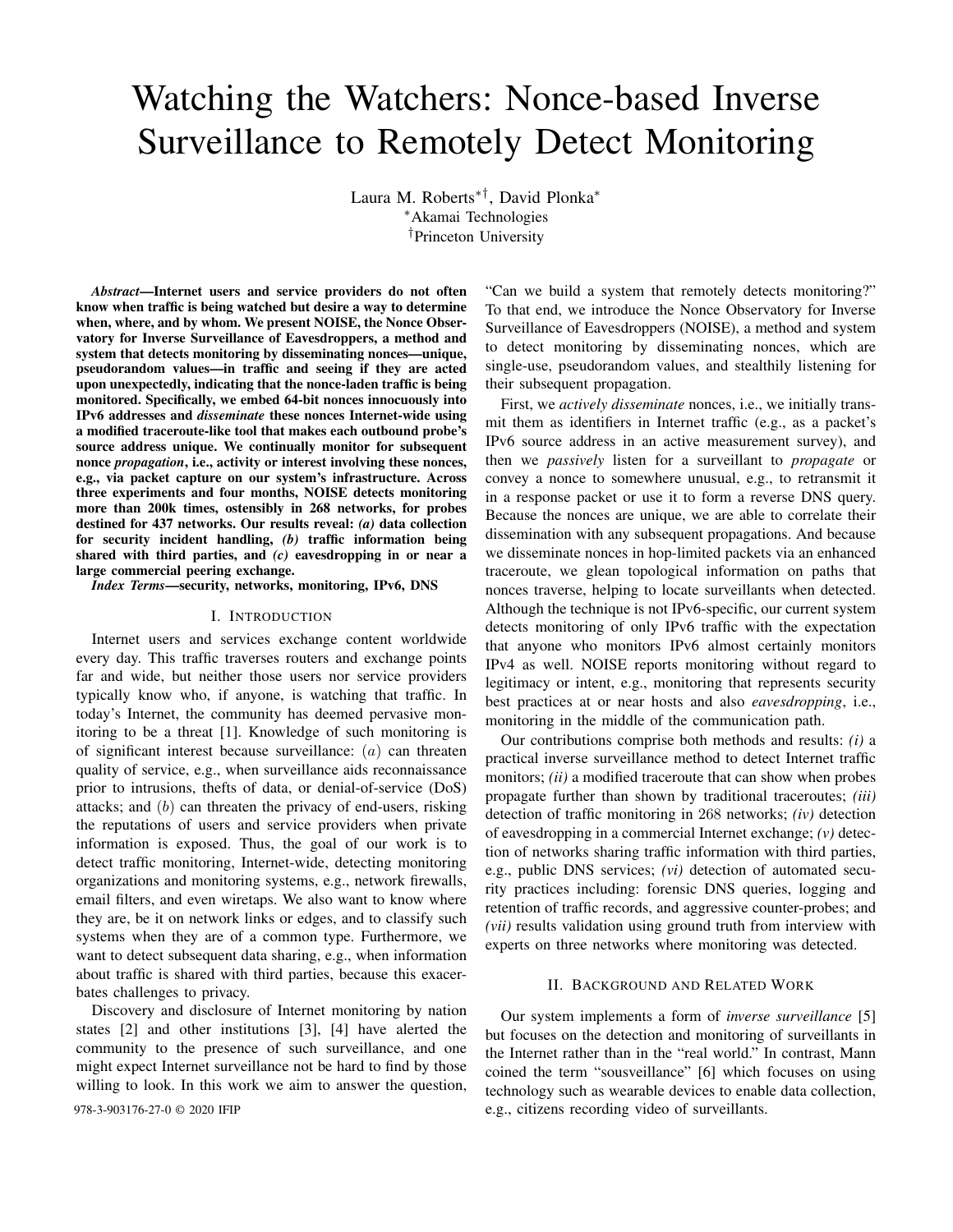In our inverse surveillance of Internet traffic, we watch for both interception that is lawful (LI) and potentially unlawful, *i.e.,* regardless of purpose, whether it is *(a)* likely innocuous, such as current best practice monitoring of one's own network for performance or security, or *(b)* potentially nefarious, such as a malicious party or nation state surreptitiously monitoring traffic at a host or within an IXP. While much prior engineering and research work has to do with surveillance in networks, we know of few that focus on surveilling the surveillants [7].

Prior works [8]–[12] inform our nonce-based detection, e.g., nonces used in DNS labels or "honeytokens" in data objects. There are prior works that relate to ours in a number of areas.

First, our work is not the first to remotely detect traffic monitoring. Some prior works [13], [14] detect types of censorship that entailed monitoring. Instead, we develop a technique having detection of surveillance as its primary goal.

Second, because our method requires dissemination of nonce-laden identifiers, we leverage existing means to do so. Given that locating surveillance points is also our goal, we choose to augment yarrp [15], [16], a high-performance traceroute-like tool, thus simultaneously discovering the topology in which surveillance is taking place, if and when detected. In this, we are also inspired by TCP Sidecar [17] to piggyback new measurements atop existing traffic.

Third, our method detects the propagation of nonce-laden identifiers or nonces themselves and identifies candidate networks that observe and propagate them. In this way, it bears some similarities to efforts in validating and verifying network paths [18] or routes [19]. Given that practical path validation does not exist today, we instead explore whether it is possible to detect unexpected divergence of traffic from its expected path, such as an eavesdropper passing information to a third party that is neither the source nor intended destination of the associated traffic. As in the evaluation of Alibi Routing [20], we attempt to geolocate [21] where our traffic, or information about that traffic, may have unexpectedly traveled.

Last, because our detection of surveillance depends on opportunity to witness suspicious actions of surveillants that imply their having observed our traffic, our method is somewhat inspired by the notion of opportunistic measurements [22].

## III. METHOD

Aiming to remotely detect monitoring, we realize a system having two primary operations: *(a) active* conveyance or dissemination of nonces to distant destinations by placing them in transport header fields of traffic we transmit in periodic measurement campaigns and *(b) passive* observation, listening for reactions to that nonce-laden traffic that propagate back to our system's inverse monitoring components.

*1)* Active components: NOISE disseminates nonces via traceroute-like surveys, essentially masquerading as fairly common active topology measurements. First, NOISE generates nonces en masse and embeds them as interface identifiers (IID), e.g., some lower 64 bits of an IPv6 address, resulting in a batch of "nonced" (nonce-laden) IPv6 addresses. For example: 2001:db8::**dead:beef:f00d:cafe**, where the portion shown in bold is the nonce and the top 64-bit network identifier is dictated by the prefix of NOISE's address block, an IPv6 /36 prefix (having  $2^{92}$  total addresses) never before used and dedicated solely to our experiments. Specifically, NOISE nonces are a 64-bit value, e.g., a monotonically increasing 64-bit counter, encrypted by the ChaCha20 stream cipher algorithm [23], so the value is obscured and the nonce unpredictable. If they were predictable or the encryption key compromised, an adversary could craft and transmit valid nonces they did not actually observe as the result of our transmissions, misdirecting our analysis.

With our nonced IPv6 source addresses in hand, NOISE disseminates them by running special traceroute-like campaigns. In regular traceroute, probe packets having monotonically increasing Time-to-Live values (TTL, also known as "Hop Limit" in IPv6) are sent from the IP address of the source host to the targets of interest. NOISE emits traceroute-like, TTL-limited probes with crafted or *forged* source addresses — one-time-use, nonce-laden source addresses — rather than the host's usual address. Given an incredibly large range of possible nonce values, i.e., *64 bits*, we can afford to place a unique nonce in *every* probe packet that we emit. That is, every single probe sent, each having a TTL value between 1 and a maximum of 32, for example, has its own unique, nonced source address. As with traditional traceoute, each probe's TTL limits the distance it travels (measured in router hops), therefore limiting where, topologically, this unique noncedsource address might be observed by a monitor.

In order to conduct our special traceroute campaigns, we make a modified version of yarrp [15], a tool that performs traceroutes in a pseudorandom, stateless way, allowing for fast, Internet-scale measurements of topology. While the original yarrp, like traditional traceroute, uses a single source IP address on the localhost when emitting probe packets, our modified yarrp uses a list of source addresses from a file prepared in advance: one for each and every probe packet. In NOISE yarrp campaigns, this list is comprised of millions of nonce-laden source addresses that we generate. Running yarrp on a host dedicated to NOISE, we trace from these nonced IPv6 source addresses to the approx. 15.2M target addresses used in prior work [16], to the best of our knowledge, representing the largest IPv6 topology surveys to date.

Naturally, the question arises as to how NOISE can collect responses to our traceroute probes given that the source addresses are forged and not those of the NOISE source host itself. We do this by actively restricting forged source addresses to the  $2^{92}$  addresses in NOISE's address block, a /36 prefix, which is under our complete control, and by forwarding all packets destined to addresses within that block to the NOISE source host. This is accomplished in router configuration, i.e., using a "static route" on the source host's gateway router under our control, which then propagates NOISE's prefix into routing tables globally, making NOISE an active Internet sink [24].

*2)* Passive components: While disseminating nonces via yarrp campaigns and on a continuously ongoing basis after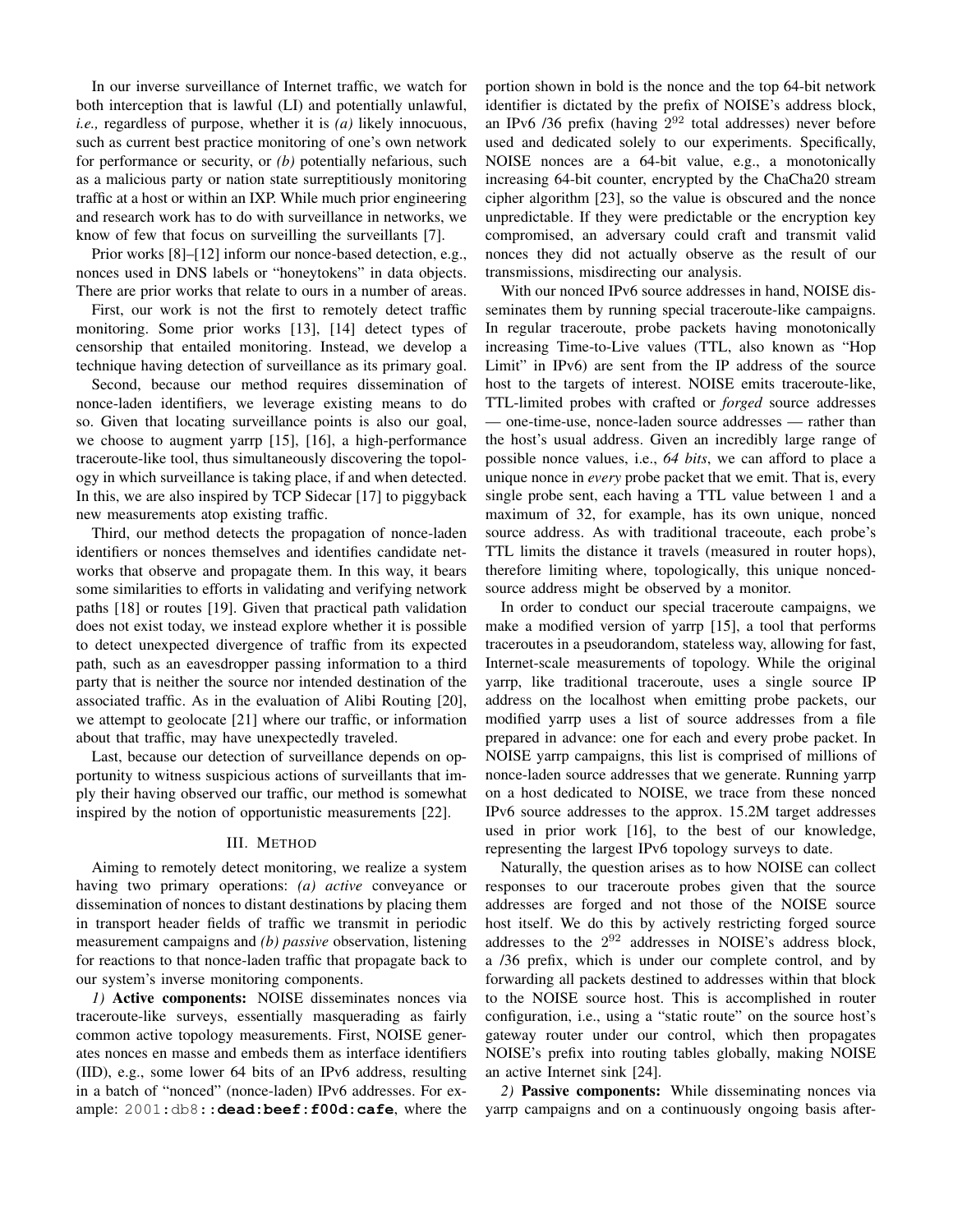wards, NOISE listens to see who or what reacts with interest to our nonced source addresses. NOISE captures all packets destined for its address block of all possible nonced source addresses. So the arrival of an unexpected packet destined for a nonced address, e.g., arrival of a packet that is not an ICMP Error message (from a router) but having a source address that was *not* a yarrp target, may represent interest by a monitor given that it must have observed the nonced address to have used it subsequently as a destination.

NOISE also listens for DNS backscatter. Experience and prior work [25] show that a common reaction to unsolicited traffic or probes, e.g., by firewalls, is to perform a "reverse" DNS query (ip6.arpa. PTR query in IPv6) on the source address. NOISE assumes a reverse query for one of its unpredictable nonced source addresses is an expression of "curiosity," e.g., on the part of some monitor that must have observed that nonced address. Any reverse queries not carrying previously NOISE-disseminated nonces are easily detected and disregarded. NOISE captures all DNS traffic seen at its nameserver, exclusively dedicated as authoritative for the project's forward and reverse zones, e.g., reverse DNS nameserver for NOISE's IPv6 address block.

*3)* Overview: NOISE comprises the following seven elements and four types of detection (shown in bold), further detailed in Section V: (1) a dedicated IPv6 address block for our nonced source addresses; (2) a source host running yarrp and tcpdump (enabling **pcap** detection); (3) a gateway router under our control, routing outbound and inbound traffic; (4) two project domain names exclusively for use solely by the system; (5) a DNS nameserver running NSD on a VM, authoritative for both  $(a)$  reverse queries in the dedicated address block and (b) forward queries in two NOISE project domains and running tcpdump (enabling rdns and fdns detection, respectively); (6) a web server running Apache2 hosting a publicly-accessible NOISE web site having the domain name that is the PTR name for all nonced source addresses and describing our yarrp use and how to opt-out; and (7) access to DNSDB, a passive DNS database, to determine when queries for NOISE-specific nonced addresses *or* domain names evidencing interest or monitoring were shared with this third party commercial database (enabling pdns detection).

*4)* Limitations: An unavoidable limitation in any attempt to remotely detect Internet surveillance is simply that surveillants cannot be detected until they act. Secondly, while not a limitation of nonce-based inverse surveillance in general, our NOISE implementation has limited vectors by which it disseminates nonces: we place nonces only in IPv6 source addresses and transmit them from just a single source host in a single address block. This limits the paths or trajectories that nonces travel, constraining detection results to a topologically limited set of networks and paths.

*5)* Ethical Considerations: Our active measurement survey has similar concerns to that of Beverly *et al.* [16]. We likewise obtain permission from the network hosting our vantage to perform the survey, limit traffic load by running yarrp at 1k packets per second, avoid probing likely active end host addresses, and provide a way for complainants to contact us, e.g., via email as advertised both in an Internet registry for our address block and on a web site (operated at the PTR name for probe source addresses). In some experiments, where we emit probes that masquerade as WWW traffic, there is a potential risk that a surveillant or censor might incorrectly suspect that destination hosts are participating in actual WWW transactions with NOISE, like in prior works [13], [14]. We claim only that we have no interest nor reasonable way to map these addresses to individuals.

*6)* Experimental Evaluation: Our evaluation consists of a series of experiments each comprising 16 contiguous yarrp campaigns, largely having differing sets of destination addresses, mimicking those in Beverly *et al.* [16]. Herein, we present and discuss the results of three such experiments we've chosen to highlight which show how parameters such as protocol, port number(s), and maximum TTL may influence results. Table I shows, in bold, each experiment's parameters and the name by which we will refer to it.

In two experiments, NOISE probes masquerade as QUIC traffic—UDP and port 443—with the hope that encrypted WWW traffic is of interest to a monitor or surveillant. The UDP:443c experiment sends UDP probes from nonced source addresses to port 443 of our approx. 15.2M targets as if the probes are from a QUIC *client*, having a random source port number. The UDP:443s experiment sends UDP probes with nonced source addresses from port 443 to random port numbers of the same targets, as if the probes are from a QUIC *server*. In the third, the Ping experiment, we send ICMPv6 Echo Request probes to the same targets, masquerading as a typical topological measurement survey.

Because yarrp, by design, randomly orders probes (with respect to TTL and destination), a given trace to a destination, interspersed amongst millions, may take hours or days. It is only complete after each TTL value, 1 through the maximum, has been transmitted. Throughout our series of experiments, we decreased max. TTL from 32 (initially) to 24 (when we saw 32 was unnecessarily high) to 16 (employing yarrp's "fill mode," [16] which goes beyond 16 as long as responses continue to be received).

## IV. DATA

Data resulting from performing the three experiments is summarized in Table I. Note that because we use a unique nonce in each trace packet transmitted ("xmitted"), the "Nonces Xmitted" value is also the number of packets transmitted across all traces to the destinations (addresses). The 15.2M trace destinations (aka target addresses, of which 12.4M are unique) were chosen as in Beverly et al. [16], which is the largest IPv6 trace survey of which we are aware. We refer the interested reader to that paper for myriad target selection details we have not repeated here.

In total, we emitted approx. one billion unique nonce-laden packets destined for IPv6 networks worldwide. Recall that on our trace source host and DNS server, we capture all transmitted probes and all received packets of interest. We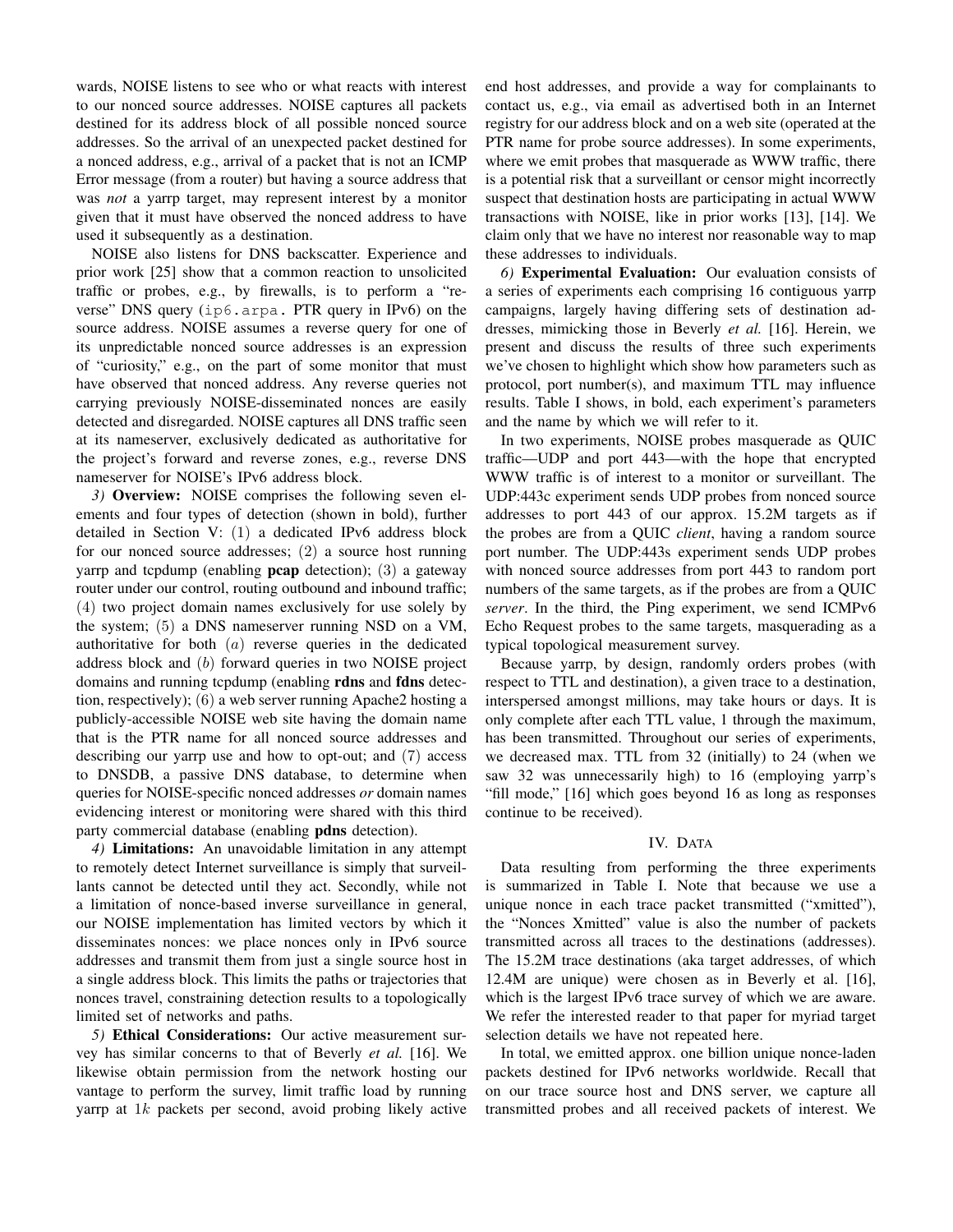TABLE I EXPERIMENT PARAMETERS AND RESULTING DATA CHARACTERISTICS

| Exp. Name       | Description                       | Maximum TTL | Dates, 2019   | <b>Traces Performed</b> | Dest. Addresses | Nonces Xmitted | Packets Captured |
|-----------------|-----------------------------------|-------------|---------------|-------------------------|-----------------|----------------|------------------|
| <b>UDP:443c</b> | UDP probes sent TO port 443       |             | $Jan 4-10$    | 15.2M                   | 12.4M           | 486.9M         | $-652M$          |
| <b>UDP:443s</b> | UDP probes sent FROM port 443     | 24          | Apr $10 - 14$ | 15.2M                   | 12.4M           | 365.2M         | · 495M           |
| Ping            | <b>ICMPv6 Echo Request probes</b> | $16+$       | Apr $15 - 18$ | 15.2M                   | 12.4M           | 311.5M         | 396M             |

represent our voluminous trace and packet data in a graph database, which proved valuable in analyzing and presenting the following results.

## V. RESULTS

From the overview in Section III, recall that NOISE has four detection types: rdns (reverse DNS), pcap (packet capture), pdns (passive DNS), and fdns (forward DNS). Each of these represents a reaction in response to a probe packet, having a nonced source address, being received or observed some distance from the source, i.e., remotely monitored. An rdns detection means a nonced address was reverse looked-up. A pcap detection means an unexpected packet was received, destined for a nonced source address in a probe we sent (e.g., ping of a nonced address). A pdns detection means a nonced address was found in a reverse DNS query recorded in DNSDB, a commercial passive database. An fdns detection means a forward DNS type A or AAAA query was performed on the PTR name provided by the NOISE authoritative DNS server as an answer to a prior reverse DNS query on a nonced address. With this in mind, we present a "macroscopic" view of our results followed by instances of detailed, "microscopic" views and validation of our results.

#### *A. Macroscopic View*

Across three experiments, NOISE detects monitoring more than 200k times, ostensibly in 268 networks, for probes destined for 437 networks. When monitoring was detected, it resulted from approx. 25k of the traces having target destinations in a total of 55 countries. The top five were the United States (9,099), Germany (3,805), Brazil (2,726), Switzerland (1,850), and the United Kingdom (1,502). (Our NOISE source host/vantage point is in the United States.)

In Figure 1, we show the counts of monitoring by detection type and the amount of time to each type of detection. The number of detections by type is in parentheses, along with the number of peer hosts (unique remote addresses) that were the source of the reaction, where applicable. There was a total of approx. 247k reactions across all three experiments, and these occurred in approx. 25k traces to approx. 17.4k targets. The rdns detections were the most prevalent by far. Most detections occurred within 24 hours. However, there are some outliers: an rdns detection 113 days later in our UDP:443c experiment and a pcap detection that happened 42 days later. We go into detail about the pdns detections from experiment UDP:443s that happened 18 days later in Section V-B.

We also examine which TTL values were associated with the probes generating the most reactions or detections. Figure



Fig. 1. Times to detection of nonce propagation by type, per experiment.



Fig. 2. Probe TTLs for detected nonce propagation by type, per experiment.

reactions. Reactions to probes having very low TTLs are especially interesting (i.e., TTLs toward the left side of the graph) because these likely represent monitoring in the middle, rather than at the edge, in target networks. In Section V-B, we present details for the leftmost instance, having TTL of only 2, where eavesdropping was detected.

Of special interest is monitoring by surveillants who are ostensibly not in the target destination network of a trace but rather somewhere in the middle. We report detection counts in Table II where the reacting remote peer address is identified by origin ASN, i.e., the Autonomous System Number that originates a route via the global BGP (Border Gateway Protocol) covering that remote peer address. With rdns detections, we often see the origin ASN for the source of a reverse query (for a nonced address) is not the origin ASN for the trace's target/destination address. Indeed, Table III shows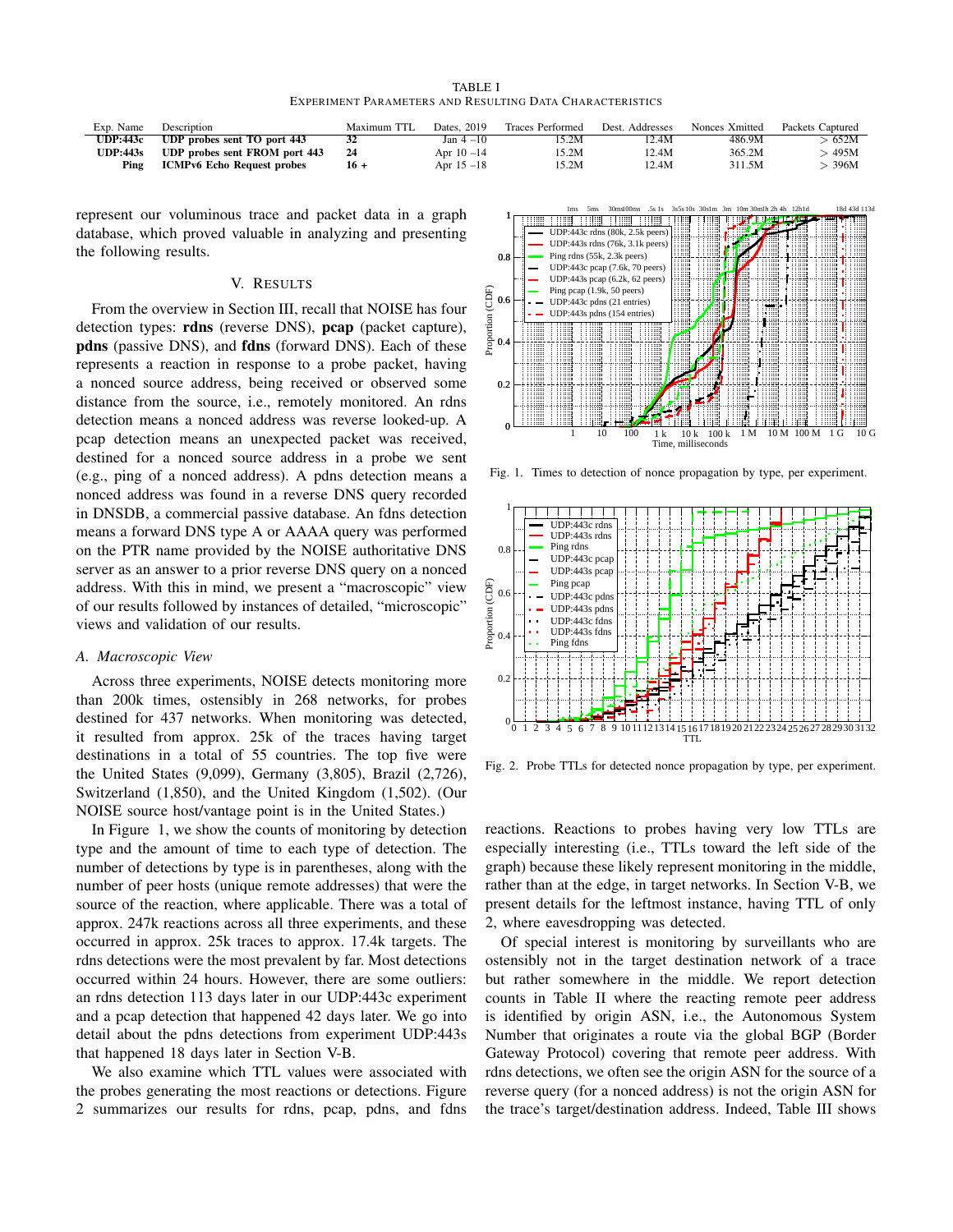TABLE II DETECTION COUNTS WHERE REMOTE PEER HOST'S ORIGIN ASN DIFFERS FROM THAT OF TRACE TARGET DESTINATION

| Exp. Name       | Detection<br>Type | # Reactions from<br>Diff. DstASN | Total #<br>Reactions | $\%$  |
|-----------------|-------------------|----------------------------------|----------------------|-------|
|                 | rdns              | 34.306                           | 79.552               | 43.12 |
| <b>UDP:443c</b> | pcap              | 2,003                            | 7,625                | 26.27 |
|                 | pdns              | n/a                              | 21                   | n/a   |
|                 | rdns              | 28,615                           | 76.154               | 37.58 |
| UDP:443s        | pcap              | 1,191                            | 6.237                | 19.10 |
|                 | pdns              | n/a                              | 154                  | n/a   |
|                 | rdns              | 29,812                           | 54,663               | 54.54 |
| Ping            | pcap              | 248                              | 1.869                | 13.27 |
|                 | pdns              | n/a                              | $\Omega$             | n/a   |

TABLE III

TOP 10 ORIGIN ASNS FOR REMOTE ADDRESSES PERFORMING PTR QUERIES ON NONCED ADDRESSES (RDNS), IN ONE EXPERIMENT

| Exp. Name | # NS addrs | <b>ASN</b> | AS Name                                |
|-----------|------------|------------|----------------------------------------|
|           | 1,277      | 15169      | Google LLC                             |
|           | 175        | 13335      | Cloudflare, Inc.                       |
|           | 139        | 36692      | OpenDNS, LLC                           |
|           | 85         | 3356       | Level 3 Parent, LLC                    |
| UDP:443c  | 83         | 8075       | Microsoft Corp.                        |
|           | 63         | 9355       | <b>NICT</b>                            |
|           | 62         | 24940      | <b>HETZNER-AS</b>                      |
|           | 53         | 3462       | HINET Data Comm. Business Group        |
|           | 38         | 4782       | <b>GSNET Data Comm. Business Group</b> |
|           | 34         | 42         | WoodyNet                               |
|           |            |            |                                        |

the top 10 origin ASNs of the client remote peer addresses that performed the reverse DNS queries; note that they include popular, public recursive DNS service providers. This strongly suggests that monitors and surveillants propagate their queries to third parties, resulting in some traffic information being disseminated to them.

The pcap detections involving remote source addresses having different origin ASN than that of the trace target destination address are also suspicious. The top ASNs associated with pcap reactions (not shown, to preserve those networks' anonymity) have as many as 40 unique source addresses sending packets to nonced addresses.



Fig. 3. A visualization of three UDP:443c experiment traces (to three targets) showing evidence of monitoring. The horizontal axis is spatial by TTL, i.e., the distance increases from left to right.

In more detail next, we visualize trace-level results in aggregate to see how monitoring detection varies by experiment parameters and varies across the targets' address space and origin ASNs. To introduce this visualization technique, Figure 3 shows three traces from experiment UDP:443c that contain rdns, pcap, and pdns detections. In this visualization, the traces are represented from left to right, from TTLs 1-32. The solid blue squares represent responsive hops. The solid green squares represent responsive hops that were in the target destination ASN of the trace. The small orange circles (rdns) indicate that a reverse lookup was performed on the nonced address of the probe we sent with that TTL. The bigger magenta circles (pdns) indicate that we found the nonced address of the probe we sent having that TTL subsequently present in DNSDB. Finally, the big red circles (pcap) indicate that a packet was unexpectedly received destined for the nonced address of the probe we sent having that TTL. Note that if we detect a reaction to a nonce-laden packet sent with TTL of 9, for example, it does *not* mean that a monitor or surveillant was at exactly hop 9. It means that monitoring ostensibly occurred within 9 hops along the path to the target because hops 1-8 also had the opportunity to observe the probe packet with a TTL of 9. The lower the TTL value associated with detection, the lower the *upper limit* on topological distance to the monitor and typically, the more constrained the observer's possible location.

In the top trace, we see that our probes might not have reached the target's origin ASN because it has only blue responsive hops, not green. (It's possible the probes were responded to, and possibly filtered, by some network upstream from the destination, one that is possibly affiliated with it.) In the middle trace, we see monitoring detected by rdns and pcap methods involving the nonced address for a probe sent with a TTL of 2. In the bottom trace we see evidence of a monitor based on rdns and pdns detection. Notice that these are probes that reached the target's origin ASN. (Section V-B has details validating monitor detection for these particular traces.)

With this knowledge, we can move on to looking at our similar, but bigger, visualization in Figure 4. This displays trace data for nearly 250 of the approx. 25k traces where monitoring was detected. Because we trace to the same targets in each experiment, we line-up the traces having the same target (horizontally), exposing how monitor behaviors change either over time or due to differing probe types per experiment. The traces are arranged on the vertical axis by destination ASN and in order of target address within each ASN, and we display divisions between targets' origin ASNs on the rightmost label of the vertical axis.

First, comparing experiments across Figure 4, note that there are routers that respond to UDP probes to or from port 443 that did not respond to our ICMPv6 ping probes, and the same can be said of monitors or surveillants. The differences between experiments UDP:443s and Ping are particularly interesting given that they were run back-to-back. For example, the topmost ASN ignored our ICMPv6 probes but was very responsive to, or arguably *interested in,* probes having source port 443. This reveals that monitoring practices and policies clearly differ by ASN. It also indicates that probe protocols matter when designing systems to detect monitoring. While space limitations preclude describing all the phenomena evident in Figure 4, we claim it demonstrates NOISE's power to identify monitoring and active response practices and associate them with specific networks' address blocks, albeit shown anonymously, here.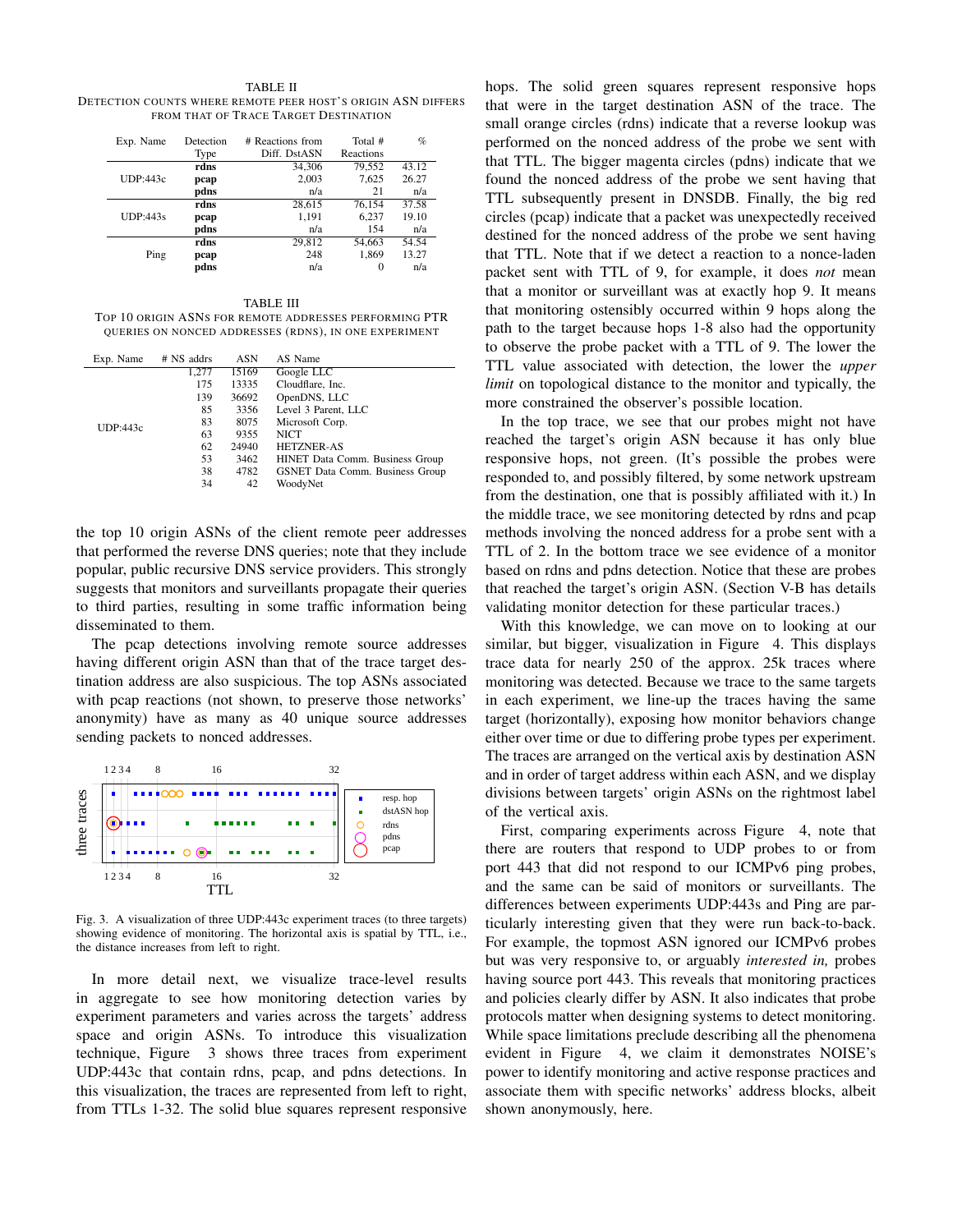

Fig. 4. A visualization of nearly 250 traces (to unique targets) across each of our three experiments, having evidence of monitoring in at least one experiment.

# *B. Microscopic View & Validation*

Given the myriad instances of monitoring we've detected in the modest set of experiments presented, we next attempt to validate or verify a subset of the results by gathering ground-truth for instances of NOISE-detected monitoring: curious DNS queries, sharing DNS data, and eavesdropping or "monitoring in the middle." Each of these anecdotes entails monitoring by, or sharing resulting information with, *third parties* who are neither the source nor target networks of NOISE probes.

*1)* Curious Queries: Table IV shows an abbreviated timeline of events for a trace in which NOISE received reverse DNS (rdns) queries, indicating monitoring, i.e., a reverse lookup was performed on the nonced source address of a probe packet. The lines in bold represent evidence of monitoring within 10 hops of the NOISE source host. At 9m 7s and seconds thereafter, NOISE captures reverse DNS queries for the nonced address sent with hop limit of 10. The source address of these query packets belongs to the network containing the trace's target address.

This trace is also the top trace in Figure 3, where we see the NOISE observations (orange circles) occur at hops

TABLE IV EVENTS THAT OCCURRED DURING TRACE TO AN ASIAN NETWORK IN EXPERIMENT UDP:443C

| Delta time | Event                                  | ProbeTTL |
|------------|----------------------------------------|----------|
| 0s         | tr probe sent to target                | 26       |
| 0.24s      | tr hop response                        | 26       |
| 8m 56s     | tr probe sent to target                | 10       |
| $9m$ 7s    | <b>RDNS</b> query on <i>noncedAddr</i> |          |
|            | by target's network                    | 10       |
| 9m 10s     | <b>RDNS</b> query on <i>noncedAddr</i> |          |
|            | by target's network                    | 10       |
| $3h$ 6m    | tr probe sent to target                | 14       |
| $3h$ 6m    | tr hop response                        | 14       |
| 3h 38m     | tr probe sent to target                | 32       |
| 3h 38m     | tr hop response                        | 32       |
|            |                                        |          |
|            |                                        |          |
| $1d$ $15h$ | last tr probe sent to target           | 29       |
| 1d 15h     | tr hop response                        | 29       |

9, 10, and 11, although we did not receive an ICMPv6 hop limit exceeded error message from routers at these hops. Note that no responsive hops are in a network associated with the target (that is, only blue squares). Here a traditional traceroute, without nonces, does not show whether or not probes reach the destination network. However, NOISE's rdns detection provides evidence that trace probes' nonces *did* reach the destination network of the target because the recursive DNS queries had source addresses within the target's destination network. This demonstrates how NOISE's modified yarrp sometimes improves reachability measurements over those performed with either yarrp or other traceroute tools.

Furthermore (but not shown), using NOISE's detailed packet capture logs at its authoritative DNS service (NSD), we find that this network's DNS server(s) subsequently queried our NOISE DNS server by the *name* we provided as an answer to the PTR query, e.g., something.noise.example.com. This exposes a network vulnerability that could be abused. Once such behavior is known, an adversary could remotely cause the institution to query an arbitrary domain name of the adversary's choosing merely by replying with that name in response to a PTR query (that it can elicit using NOISE's nonced address probing technique). For example, this can be abused for (a) misdirection (of network forensics investigation), (b) adversely affecting caching and performance of the institution's DNS service, and  $(c)$  the institution's unwitting participation in DNS amplification attacks.

*2)* Sharing Passive DNS Data: Table V shows an abbreviated timeline of events for a trace in which NOISE found that queries involving its nonced addresses were somehow conveyed to DNSDB. This trace, performed in April 2019, was from the NOISE source host located within a commercial datacenter in the U.S. to a target at a U.S. university. The two lines in bold represent strong evidence of monitoring within 14 hops of the NOISE source host. At 1h 47s in the trace, NOISE transmits a UDP probe having a nonced address and port 443 as its source and a hop limit of 14. At 4h 44m, the trace is complete. At 18d 5h—18 *days* later—NOISE captures a reverse DNS query for the nonced address sent with hop limit of 14. The source address of this query packet belongs to the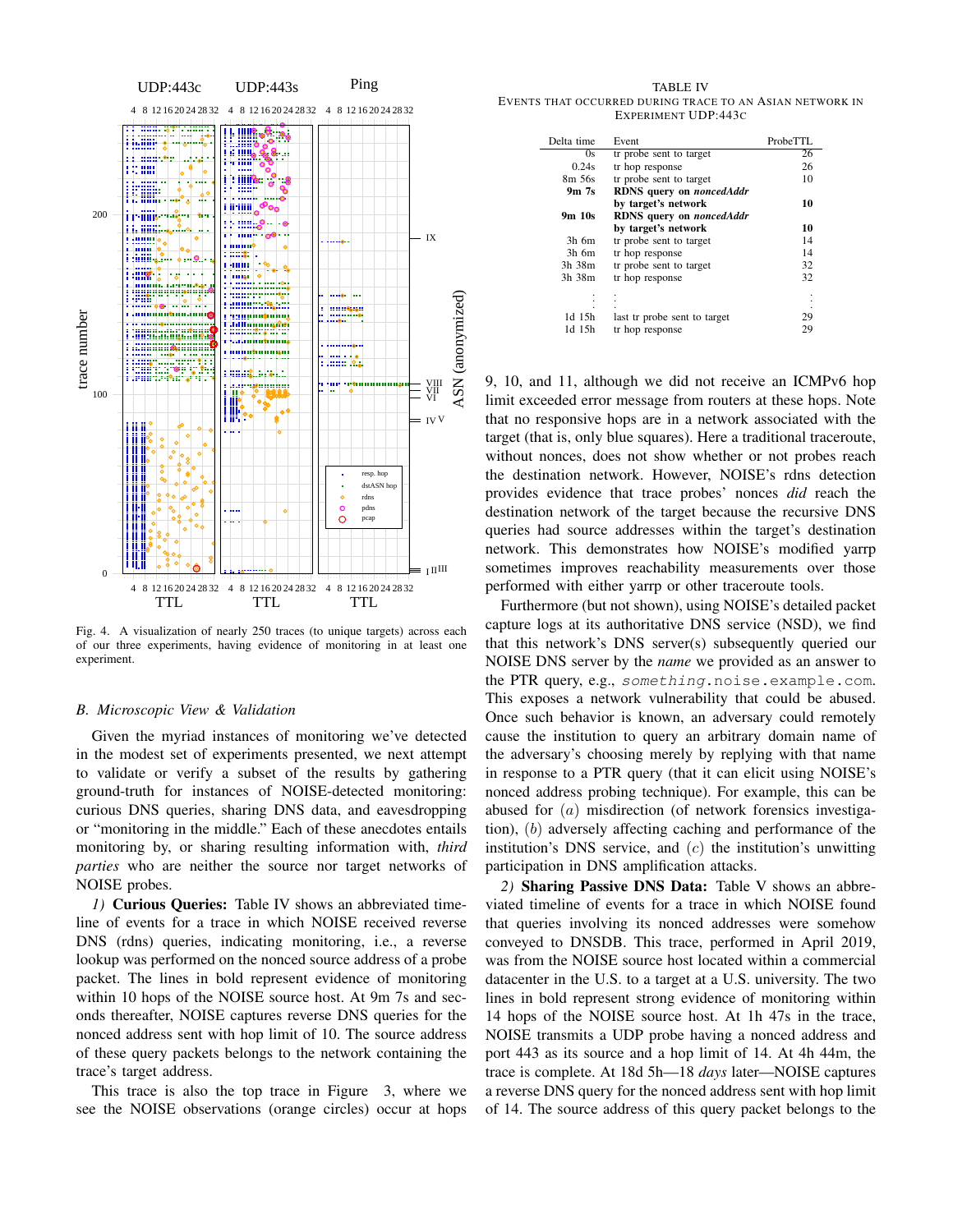TABLE V EVENTS THAT OCCURRED DURING AND AFTER TRACE TO A UNIVERSITY IN EXPERIMENT UDP:443S

| Delta time | Event                                         | ProbeTTL |
|------------|-----------------------------------------------|----------|
| 0s         | tr probe sent to target                       | 15       |
| $2m$ 32s   | tr probe sent to target                       | 17       |
| $16m$ 14s  | tr probe sent to target                       |          |
| 16m 14s    | tr hop response                               |          |
|            |                                               |          |
| $1h$ 47s   | tr probe sent to target                       | 14       |
|            |                                               |          |
|            |                                               |          |
| 4h 44m     | last tr probe sent to target                  |          |
| 4h 44m     | tr hop response                               | 4        |
| 18d 5h     | <b>RDNS</b> query on <i>noncedAddr</i>        |          |
| 18d 6h     | by university<br><i>noncedAddr</i> appears in | 14       |
|            | passive DNS database                          | 14       |

university's network containing the trace's target address. At 18d 6h—an hour later—this nonced address appears in the third-party passive DNS database.

A similar trace, performed in January 2019, destined for a different U.S. university, is the bottom trace in Figure 3. There you can see at hop 14 that NOISE has both rdns (reverse DNS, orange circle) and pdns (passive DNS, magenta circle) observations. Across all three experiments, we found that some of our nonced addresses ultimately appeared in DNSDB when the NOISE probe packets reached either of two unrelated U.S. universities. That is, their PTR queries and responses were captured in this database somehow by that third-party's network of monitored DNS servers. This means that NOISE can identify some recursive nameservers that have a third party's monitor installed and are monitoring DNS queries and answers and transmitting them to the company.

To get to the truth, we had personal conversations with expert operations personnel at each of the two universities, agreeing to maintain their anonymity. The first university, associated with pdns detections on traces in January 2019, reported that network operations collected data from border routers via flow export [26] to support network troubleshooting and forensics. This data was then post-processed using custom scripts that sometimes perform DNS reverse lookups [27]. Furthermore, they reported that the university had been running passive DNS query monitoring software in the university's primary DNS server infrastructure in January 2019 and years prior. A security officer also reported that their operations systems rely on this DNS infrastructure for recursive queries, and thus, DNS queries in incident handling may very well be subject to passive DNS monitoring [28]. Coincidentally, they also reported that university technical personnel decided not to reinstall this passive DNS software when the DNS server infrastructure was upgraded prior to April 2019. Our results coincide with this: NOISE no longer had pdns detections associated with this university as of April 2019.

Similarly, regarding the second university, we validated our results by personal, anonymous interview. For traces like the one in Table V, we learned that this university's network team records *all* traffic meta-data via flow export, not just unsolicited traffic such as our probes [28]. Furthermore, the reported purpose of the data collection was to support incident handling and network troubleshooting [29]. With respect to the 18 days passing between the time the NOISE probe was received and the time the reverse DNS lookup was performed, they hypothesized that the subsequent lookup was due to an actual incident investigation, likely attended to by an analyst, i.e., some manual effort. Their hypothesis is that the probe matched an automatic detection rule targeting threats which would cause it to garner additional attention. They did not share their log retention policy, but it is clear from our results that logs were retained for at least 18 days at the time. They also reported that the university indeed operates passive DNS monitoring as is a prescribed best practice amongst some higher-education institutions [4].

Figure 4 includes both these universities pdns observations in context (magenta circles). These two universities' ASNs are arranged above and below the tick mark IX, topmost in the vertical axis labels on the right. First, considering the traces above that tick mark (trace numbers 187-250), we see that in the first column (UDP:443c, January 2019) of traces destined for UDP port 443, there are many rdns detections (orange circles) but no pdns detections (magenta circles). In the second column (UDP:443s, April 2019) of traces, however, from UDP port 443 and destined for pseudorandom ports, there are many pdns observations (magenta circles). Lastly for this ASN, in the third column (Ping, April 2019) of traces, ICMPv6 echo requests show no detections. The Ping experiment's traffic is treated differently, either in monitoring or in reactions, e.g., automated or manual analysis. In Figure 4, consider the traces in the other university's ASN, below tick mark IX, above tick mark VIII (trace numbers 106-186). Here we see occasional pdns detections in the first column (UDP:443c, January 2019), evidencing that institution's participating in passive DNS monitoring at the time of that survey experiment. However, these observations do not appear in the latter columns (UDP:443s and Ping, April 2019), coinciding with the university personnel reporting they were no longer performing the passive DNS monitoring.

Overall, this remote detection of passive DNS could be used and abused in some ways. Because the NOISE technique can remotely detect data collection and monitors, potential adversaries could use NOISE to classify institutions' networks and attack surfaces. For instance, one might attack collection infrastructure by employing the NOISE technique to cause certain institutions to perform many queries. This can pollute the passive DNS database with either misleading or superfluous information, causing confusion or operational problems that could be detrimental to security investigations. The ability to remotely cause a network to perform DNS lookups and cause the resulting names and addresses to be stored, indefinitely, in passive DNS databases also presents subsequent security or privacy issues, e.g., as addresses or names in those longlived records become encumbered by reputation or become targets [16], [30] as they pass from one third party to the next.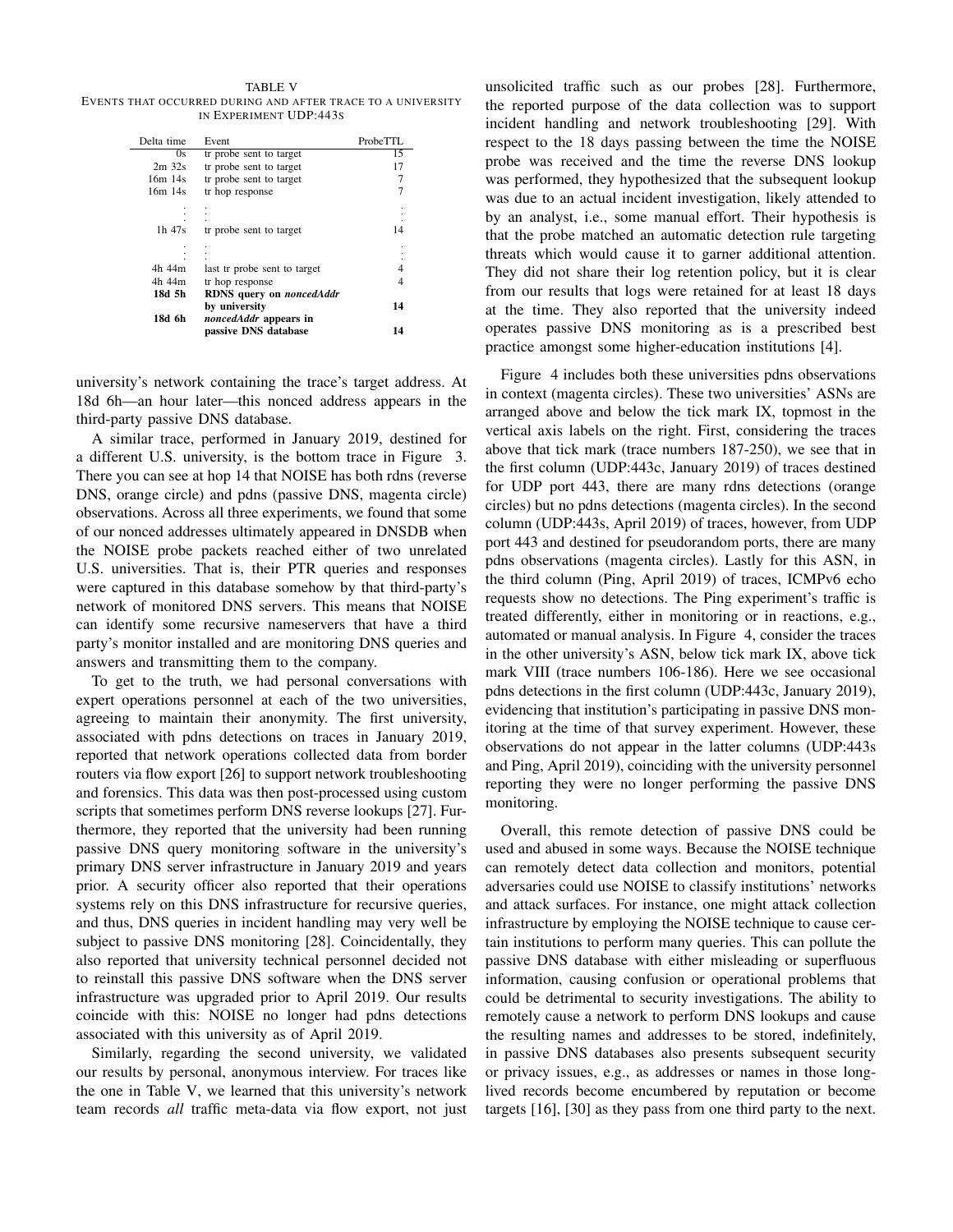TABLE VI EVENTS THAT OCCURRED DURING TRACE DETECTING EAVESDROPPING IN EXPERIMENT UDP:443C

| Delta time  | Event                                    | ProbeTTL             |
|-------------|------------------------------------------|----------------------|
| 0s          | tr probe sent to target                  | 2                    |
| 0.0005s     | tr hop response                          | $\overline{c}$       |
| 9m 58s      | TCP SYN :20 $\rightarrow$ noncedAddr:80  |                      |
|             | by cloud Provider                        | 2                    |
| $10m$ $25s$ | TCP SYN :20 $\rightarrow$ noncedAddr:443 |                      |
|             | by cloud Provider                        | 2                    |
| $10m$ 43s   | RDNS query on noncedAddr                 |                      |
|             | by cloud DNS Provider                    | $\mathbf{2}$         |
| $22m$ $26s$ | tr probe sent to target                  | 24                   |
|             |                                          | $\ddot{\phantom{0}}$ |
|             |                                          |                      |
| 11h 51m     | last tr probe sent to target             | 15                   |

*3)* Eavesdropping: Table VI shows an abbreviated timeline of events for a trace in which NOISE detected monitoring amid the trace path from source to destination ASN, i.e., a monitor in the middle. This trace is the middle trace in Figure 3, where we see the NOISE detections (circles) occur at hop 2 (a blue square), well before the trace reaches the destination ASN by hop 12 (green squares). This trace, performed in January 2019, was from the NOISE source host, located within a commercial datacenter in the U.S., to a U.S. target thousands of miles away. The three lines in bold represent strong evidence of eavesdropping within two hops of the NOISE source host. First, to start the trace, NOISE transmits a UDP probe having a nonced address as its source and a hop limit of 2, destined for port 443 of the target. At 9m 58s, NOISE unexpectedly captures a TCP SYN packet destined for port 80 and the nonced address used as source of the hop-limit=2 probe. At 10m 25s, NOISE captures a similar TCP SYN packet destined for port 443 and this same nonced address. Both these TCP SYN packets have an unfamiliar source address belonging to a popular cloud host provider, different than the datacenter. At 10m 43s, NOISE captures a reverse DNS query for this same nonced address. The source address of this query belongs to a public recursive DNS provider's network.

Notice that the second line of Table VI, at 0.0005s, shows that NOISE captured a router hop response for hop limit 2 after only a fraction of a millisecond, i.e., an ICMPv6 hop limit exceeded error message was received, destined for the nonced source address. This means that the nonce was first propagated by a router *before* the eavesdropping detection events (bold lines), and thus, it is possible that an eavesdropper gleaned the nonced address from the ICMPv6 error message packet rather than from the NOISE probe packet. However, we further find that that ICMP error message packet itself had a hop limit of 31 when it arrived at the NOISE source host. This suggests its initial hop limit was 32 because common host implementations are known to use 32, 64, or 255. If so, the ICMPv6 error response traversed just one router, suggesting it originated at a router at hop 2 and that its return path has a maximum length of two hops. Given *(a)* a rule-of-thumb that 1ms round-trip-time (RTT) represents a maximum distance of approx. 100km and *(b)* the RTT for a router at hop 2 is only 0.5 milliseconds, we can reasonably assume that this router is within 50km of the NOISE source host. Consequently, hop 2 is definitely "in the middle" given that the trace target is thousands of miles away, bolstering a conclusion that this evidences eavesdropping.

With the help of the host network's architect, we have eliminated the possibility that the eavesdropping is being performed in the NOISE host network itself, i.e., within the first hop [27]. All indications are that the eavesdropping is on a link between the host's gateway router (belonging to the host network) and the next-hop router, operated by an ISP with which the host network peers.

Using NOISE's detailed logs, we further find that a little more than 10 minutes passed between dissemination of the nonce in the probe packet (and presumed eavesdropping) and propagation of that nonce back to our authoritative name server by third-party reverse query. Thus, NOISE can detect some monitoring (e.g., packet or flow capture or logging), can then isolate its candidate location in the router-level Internet topology (path), and can ultimately show that information about traffic is being shared with third parties. Across all three experiments, we find a total of 459 traces having one of these suspicious TCP SYN connection attempts from the given cloud host provider's ASN to 459 distinct NOISE nonced addresses. The distribution of hop limits associated with those nonced source addresses (not shown) suggests uniform packet sampling, irrespective of hop limit.

Once NOISE identified the cloud host provider's source IP address used in these curious TCP SYN connection attempts, we searched for independent records of this suspicious behavior in the security community. This search yielded two pieces of evidence involving the source address's /64 prefix. First, a large Content Delivery Network's transaction logs were searched for the /64 prefix in question as a WWW client. We find that it is regularly the source of myriad successful connections to WWW infrastructure [31]. Second, we find an independent report online (late 2018, not included here to maintain privacy) that it has been the source of connection attempts to IPv6 *temporary privacy addresses* in another country, consistent with the monitor's being in a privileged location, such as an Internet exchange.

# **CONCLUSION**

Motivated by concerns of our own and of the community about pervasive, systematic surveillance of Internet traffic, we develop NOISE: an inverse surveillance method and system. We've evaluated and reported its effectiveness, but this is only a start. In general, the method is not limited to only nonce-laden (IPv6) transport identifiers, nor limited to traffic synthesized for active measurements. We envision broad application in concert with, and literally *within*, everyday Internet traffic and applications. With NOISE implemented pervasively, e.g., in the WWW, monitors would have no choice but to observe nonce-laden traffic, improving detection of surveillants whenever they act on their observations.